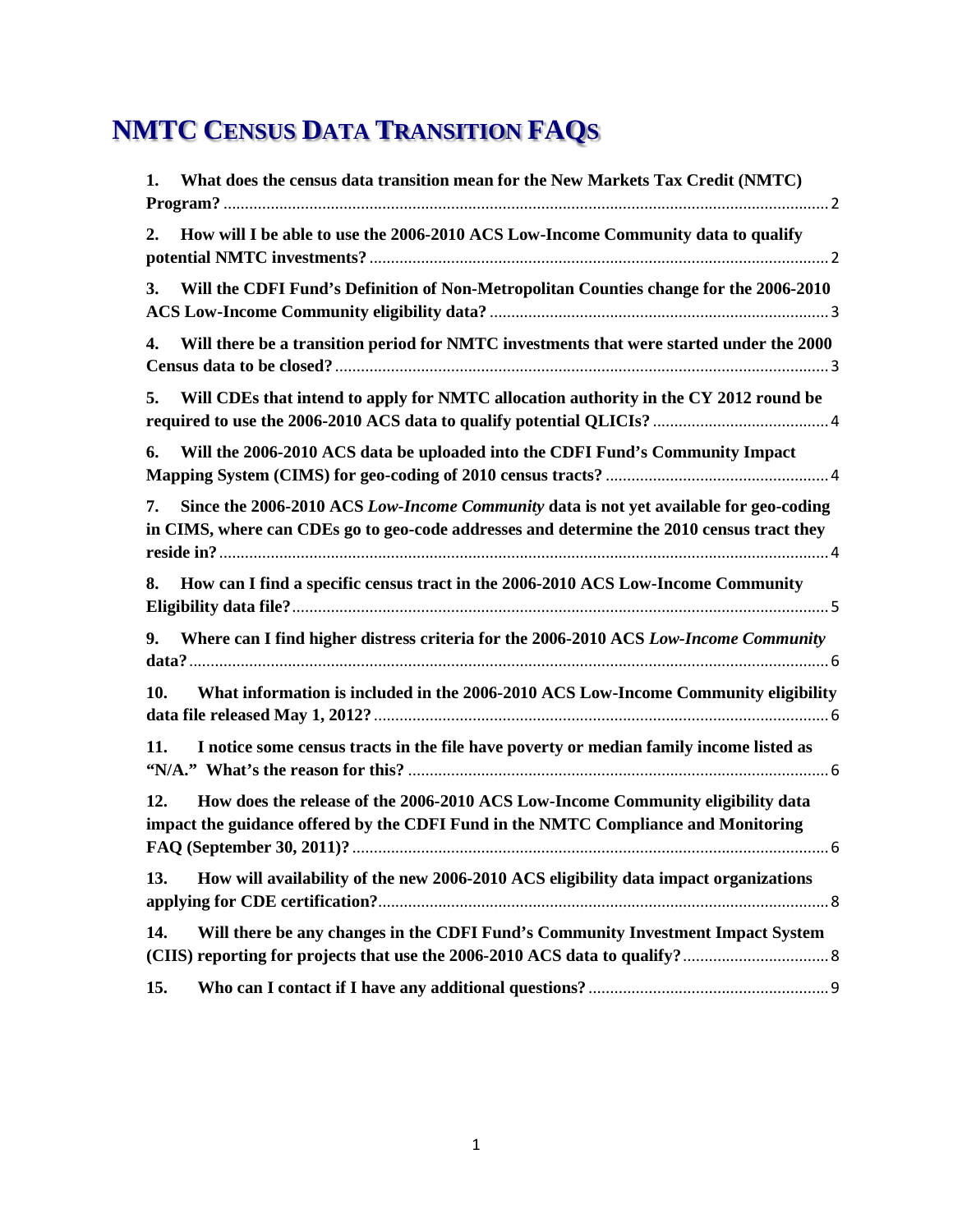#### <span id="page-1-0"></span>**1. What does the census data transition mean for the New Markets Tax Credit (NMTC) Program?**

For the past 10 years, the New Markets Tax Credit (NMTC) Program has used income and poverty data from the 2000 census to define NMTC Program eligible Low-Income Communities (LICs). Based on the NMTC Program authorizing statute, Low-Income Communities are defined as:

any population census tract where the poverty rate for such tract is at least 20% or in the case of a tract not located within a metropolitan area, median family income for such tract does not exceed 80% of statewide median family income, or in the case of a tract located within a metropolitan area, the median family income for such tract does not exceed 80% of the greater of statewide median family income or the metropolitan area median family income.

The 2010 Census created an updated set of census tracts. For the 50 states and the District of Columbia, the 2010 Census had 73,057 total tracts compared with the 65,443 in the 2000 Census. As a result, the CDFI Fund is updating its list of NMTC-eligible Low-Income Communities and Areas of Higher Distress to align with the 2010 census tracts.

In order to create this updated list of NMTC-eligible Low-Income Communities and Areas of Higher Distress, the CDFI Fund utilized the 2006-2010 American Community Survey (ACS) data on income and poverty. The ACS has replaced the decennial Census "long form" data as the source of tract-level data on income and poverty for all states, Puerto Rico, and the District of Columbia.<sup>[1](#page-1-2)</sup> The updated 2006-2010 ACS Low-Income Community eligibility data is now available in tabular form on the CDFI Fund's website.

# <span id="page-1-1"></span>**2. How will I be able to use the 2006-2010 ACS Low-Income Community data to qualify potential NMTC investments?**

As of May 1, 2012, Community Development Entities (CDEs) will be able to use the 2006- 2010 ACS eligibility data to determine if Qualified Low Income Community Investments (QLICIs) are located in NMTC-eligible Low-Income Communities. However, neither the 2006-2010 ACS data nor 2010 census tract boundaries will be loaded into the CDFI Fund's Community Impact Mapping System (CIMS) for geo-coding, due to current system limitations. Please see Question #7 of this Q&A document for guidance on geo-coding in the absence of CIMS geocoding for 2010 census tracts. The CDFI Fund anticipates that 2006- 2010 ACS data applied to the 2010 census tracts will be available for CIMS geocoding by the fourth quarter of calendar year 2012, when a redesigned and improved mapping system is expected to be launched.

<span id="page-1-2"></span><sup>&</sup>lt;sup>1</sup> ACS data does not include information for American Samoa, Guam, and U.S. Virgin Islands. Updated eligibility for these territories will be released when data become available.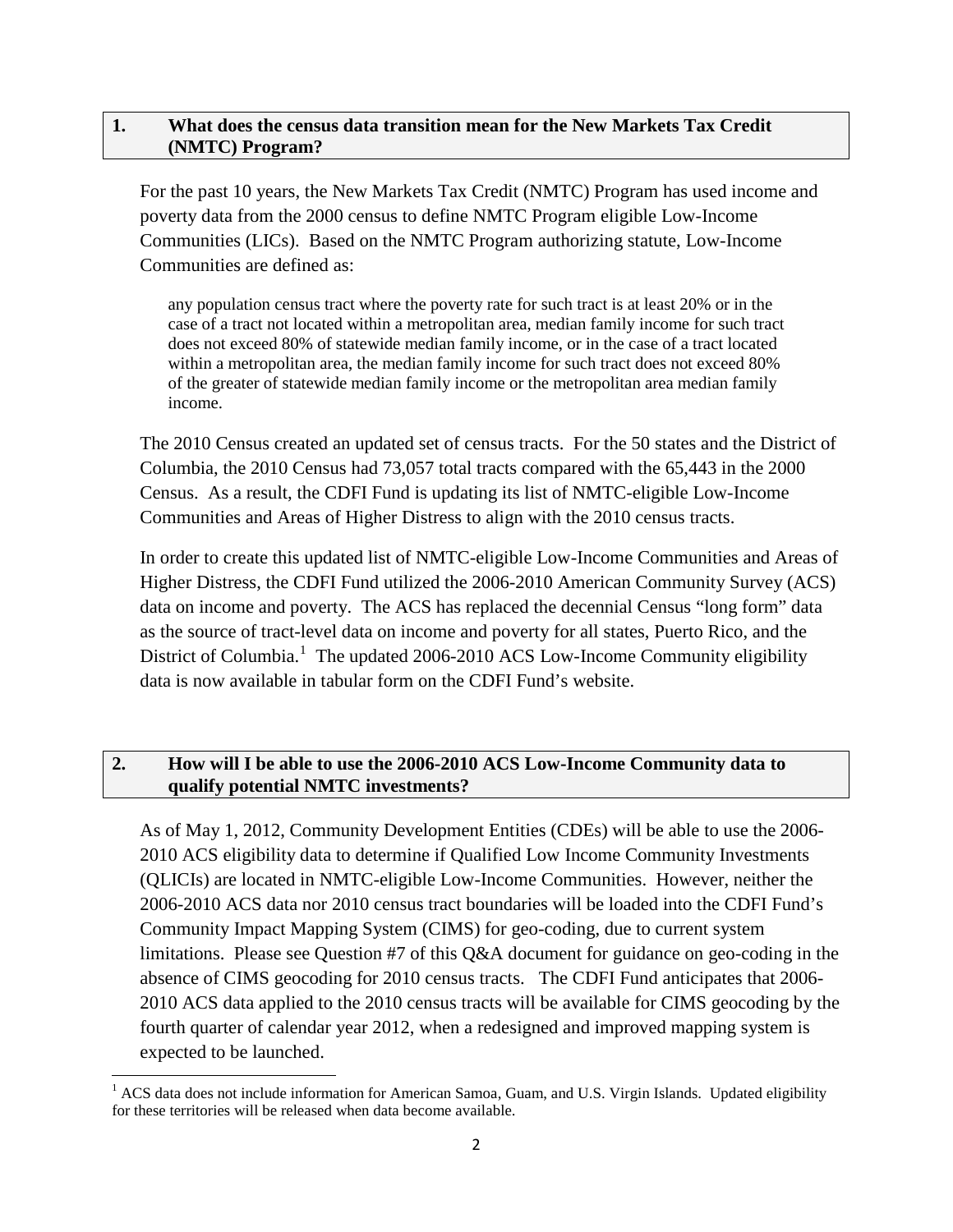# <span id="page-2-0"></span>**3. Will the CDFI Fund's Definition of Non-Metropolitan Counties change for the 2006- 2010 ACS Low-Income Community eligibility data?**

Yes. The CDFI Fund will use a more recent OMB Bulletin to define "Non-Metropolitan County" with respect to 2010 census tracts. The 2006-2010 ACS Low-Income Community eligibility data will define Non-Metropolitan Counties as counties not contained within a Metropolitan Statistical Area, as such term is defined in OMB Bulletin No. 10-02 (Update of Statistical Area Definitions and Guidance on Their Uses) and applied to the 2010 census tracts.

## <span id="page-2-1"></span>**4. Will there be a transition period for NMTC investments that were started under the 2000 Census data to be closed?**

Yes. The CDFI Fund recognizes that CDEs may have already begun to structure potential Qualified Low Income Community Investments (QLICIs) based on the 2000 census data. Any CDE that has been awarded NMTC allocation authority in the 2011 round (announced in February 2012) or earlier may use 2000 census data to qualify a QLICI that is closed (meaning an investment for which the CDE has distributed cash proceeds from a Qualified Equity Investment (QEI) to a Qualified Active Low Income Community Business (QALICB) by June 30, 2013.

CDEs using 2000 census data to qualify investments must use 2000 census data to qualify Areas of Higher Distress, and must continue to use the definition of Non-Metropolitan County based on OMB Bulletin No. 99-04 as applied to the 2000 Census. 2000 census data will continue to be available through the current CIMS system for geo-coding.

CDE that has been awarded NMTC allocation authority in the 2011 round (announced in February 2012) or earlier can use the following timelines for guidance on the data they should use to qualify potential investments.

QLICIs closed **before May 1, 2012** must use 2000 Census data for determining Low-Income Community eligibility.

QLICIs closed **between May 1, 2012 and June 30, 2013** may use either 2000 Census data or 2006-2010 ACS data applied to the 2010 census tracts for determining Low-Income Community eligibility.

QLICIs closed **on or after July 1, 2013** must use 2006-2010 ACS data applied to the 2010 census tracts for determining Low-Income Community eligibility.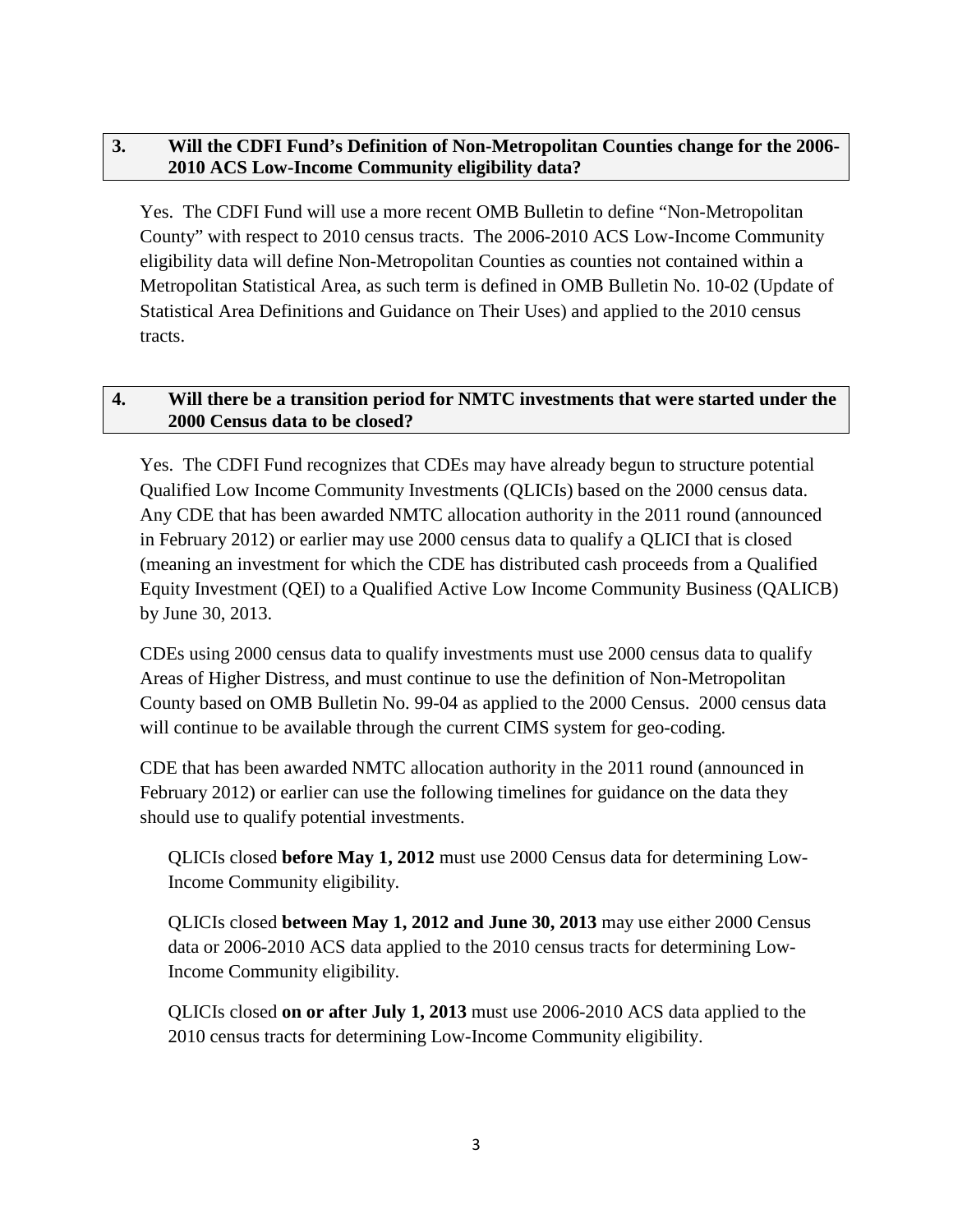# <span id="page-3-0"></span>**5. Will CDEs that intend to apply for NMTC allocation authority in the CY 2012 round be required to use the 2006-2010 ACS data to qualify potential QLICIs?**

Yes. CDEs that intend to apply for New Markets Tax Credit allocation authority in the CY 2012 allocation round are required to use the 2006-2010 ACS data applied to the 2010 census tracts to identify qualified projects for their application. CDEs that receive allocation authority under the CY 2012 allocation round will be required to use the 2006-2010 ACS Low-Income Community eligibility data to qualify QLICIs.

## <span id="page-3-1"></span>**6. Will the 2006-2010 ACS data be uploaded into the CDFI Fund's Community Impact Mapping System (CIMS) for geo-coding of 2010 census tracts?**

Not at this time. The CDFI Fund plans to deploy a redesigned and improved CIMS (CIMS 3.0) in the fourth quarter of 2012 (date subject to change). Users will be able to access the 2006-2010 ACS data applied to the 2010 census tracts in CIMS when a redesigned and improved CIMS is launched. Users can still use the current version of CIMS to access 2000 census data, consistent with past guidance released by the CDFI Fund.

## <span id="page-3-2"></span>**7. Since the 2006-2010 ACS** *Low-Income Community* **data is not yet available for geocoding in CIMS, where can CDEs go to geo-code addresses and determine the 2010 census tract they reside in?**

Until an updated version of CIMS is launched with the 2006-2010 ACS data applied to the 2010 census tracts, the CDFI Fund directs allocatees to use the Federal Financial Institutions Examination Council (FFIEC) Geocoding System at [http://www.ffiec.gov/Geocode/.](http://www.ffiec.gov/Geocode/) This website will allow you to find the appropriate 2010 census tract by entering an address. You can then search for this census tract in the tabular eligibility data for 2006-2010 ACS Low-Income Communities.

To get an 11-digit 2010 census tract from the FFIEC Geocoding System, please follow these steps:

- 1. Go to<http://www.ffiec.gov/Geocde/>
- 2. Make sure that Year selected is "2012"
- 3. Enter a street address along with either a city and state OR a zip code
- 4. Press the "Search" button

At this point in time, you will get a screen with the following information: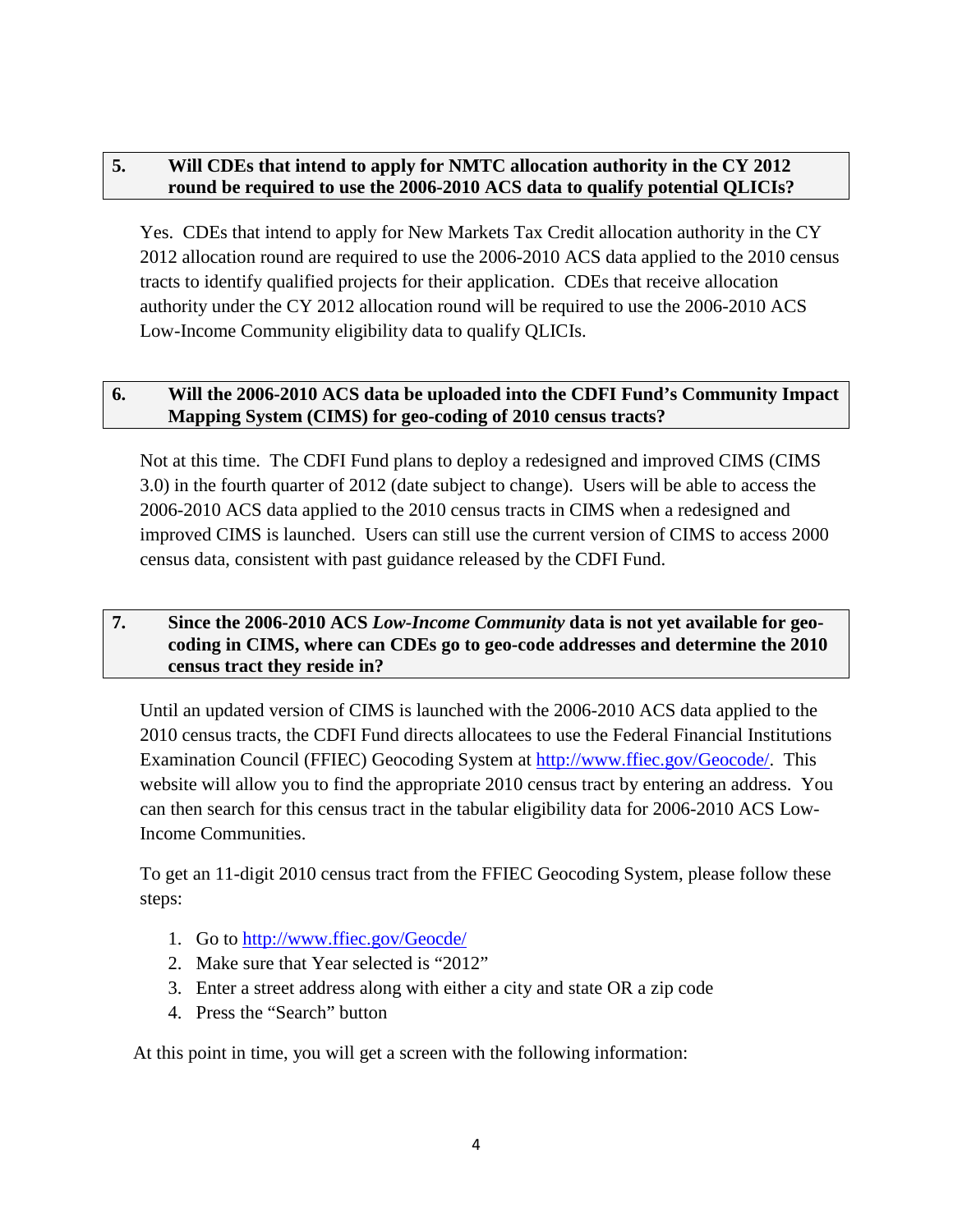| <b>FFIEC Main</b>                                                                             | Disclaimer          | Privacy Policy   Contact Us   Search |         |  |
|-----------------------------------------------------------------------------------------------|---------------------|--------------------------------------|---------|--|
| <b>Geocoding System</b>                                                                       |                     |                                      |         |  |
|                                                                                               |                     |                                      |         |  |
| Geocode Search Result for 2012 HMDA/CRA Reporting                                             |                     |                                      |         |  |
|                                                                                               |                     |                                      |         |  |
| <b>Street Address</b>                                                                         | <b>1801 L ST NW</b> | <b>MSA/MD Code</b>                   | 47894   |  |
| <b>City Name</b>                                                                              | WASHINGTON          | <b>State Code</b>                    | 11      |  |
| <b>State Abbreviation</b>                                                                     | DC                  | <b>County Code</b>                   | 001     |  |
| <b>Zip Code</b>                                                                               | 20036               | <b>Tract Code</b>                    | 0107.00 |  |
|                                                                                               |                     |                                      |         |  |
|                                                                                               |                     |                                      |         |  |
| MSA/MD Name: WASHINGTON-ARLINGTON-ALEXANDRIA, DC-VA-MD-WV<br>State Name: DISTRICT OF COLUMBIA |                     |                                      |         |  |

To get the 11-digit census tract, combine the State Code, County Code, and Tract Code. In the example above, the State Code is 11, the County Code is 001, and the Tract Code is 0107.00. Thus, the 11-digit census tract number is 11001010700.

# **The FFIEC Geocoding System may contain its own census demographic information. However, this information is not relevant to NMTC Low-Income Community eligibility.**

Both the CDFI Fund and the IRS will treat as eligible any otherwise qualifying QLICI that is made in a census tract identified in the data file "2006-2010 ACS Low-Income Community Eligibility." The CDFI Fund will not pre-approve any tracts as eligible that are not already identified as eligible in this data file.

Until such time an updated version of CIMS is deployed, the CDFI Fund and the IRS will rely on the FFIEC Geocoding System for 2012 to geo-code an address to a census tract. CDEs are advised to maintain relevant reports and maps, as necessary, to demonstrate to the CDFI Fund and/or to the IRS that the address was geo-coded in an eligible census tract.

# <span id="page-4-0"></span>**8. How can I find a specific census tract in the 2006-2010 ACS Low-Income Community Eligibility data file?**

If you know the 11-digit census tract number, press "CRTL + F" to open the Find tool in Microsoft Excel. Then, enter the 11-digit tract in the Find box, and click "Find Next." This will then highlight the census tract you are looking for in the document.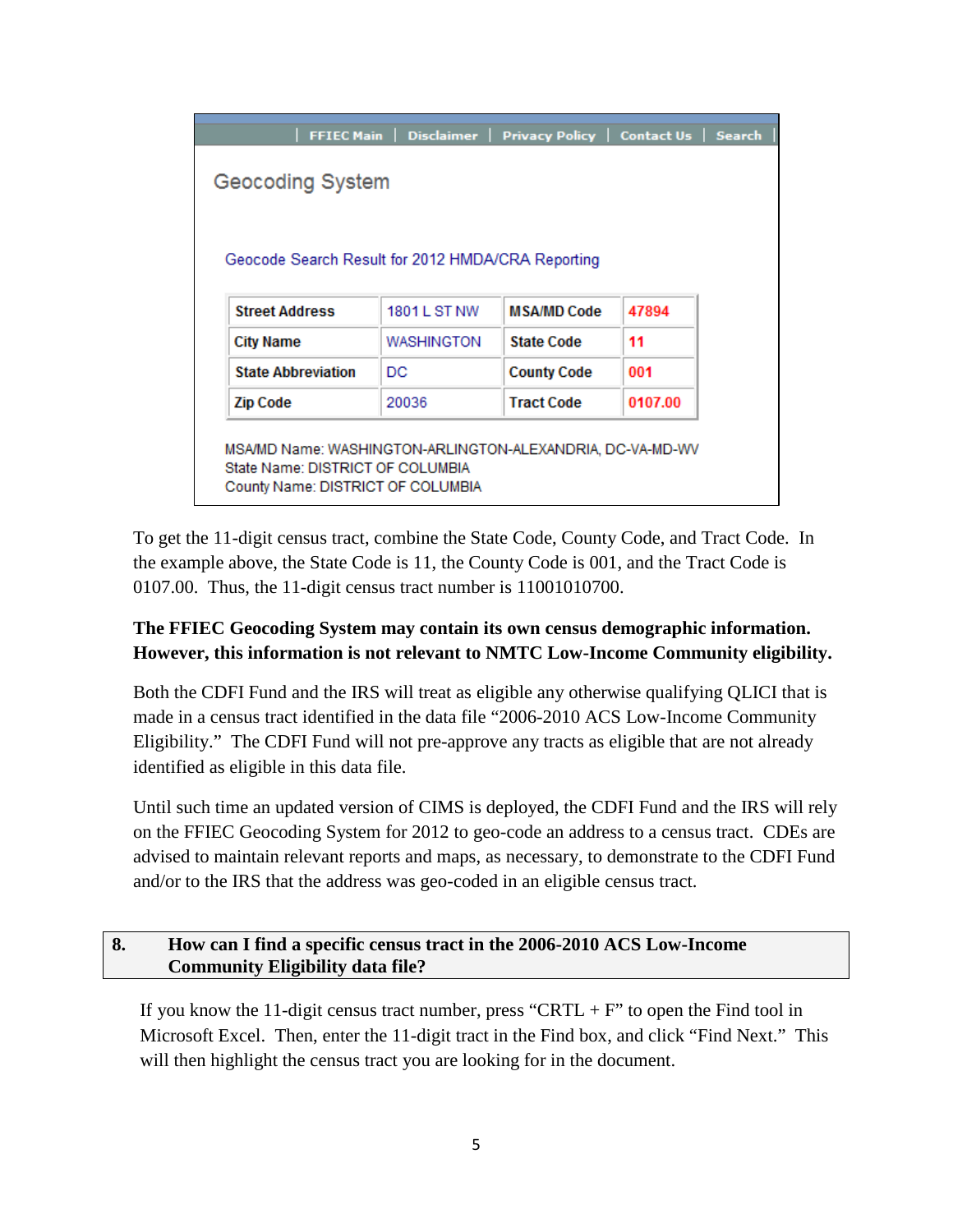## <span id="page-5-0"></span>**9. Where can I find higher distress criteria for the 2006-2010 ACS** *Low-Income Community* **data?**

The "2006-2010 ACS Low-Income Community Eligibility" file released on May 1, 2012 includes information on the census tract's poverty rate, area median income, unemployment rate, and non-metropolitan status. Information on locating other Areas of Higher Distress can be found in the ["NMTC Compliance and Monitoring Frequently Asked Questions](http://www.cdfifund.gov/docs/nmtc/2011/NMTC%20Compliance%20Monitoring%20FAQ%20September%202011.pdf)  [\(September 2011\)"](http://www.cdfifund.gov/docs/nmtc/2011/NMTC%20Compliance%20Monitoring%20FAQ%20September%202011.pdf) question 25.

## <span id="page-5-1"></span>**10. What information is included in the 2006-2010 ACS Low-Income Community eligibility data file released May 1, 2012?**

The 2006-2010 ACS Low-Income Community eligibility data file released today includes the following fields:

- 11 digit census tract
- State the tract is located in
- County
- Metropolitan Statistical Area (Metropolitan or Non-metropolitan)
- Poverty rate
- Population
- Percentage of applicable Area Median Family Income
- Ratio of unemployment to the national average
- NMTC Program Eligibility (Yes/No)

More information on each of these fields will be contained in the "Data Notes" tab.

#### <span id="page-5-2"></span>**11. I notice some census tracts in the file have poverty or median family income listed as "N/A." What's the reason for this?**

The 2006-2010 ACS data set released by the U.S. Census Bureau contains 803 tracts with no data on poverty or income. A significant majority of these tracts have no population or a very low population. The Census Bureau was unable to estimate income or poverty for these tracts. The remainder has a population that is largely housed in group quarters, such as prisons or college dorms that are not included in the ACS income or poverty calculations.

## <span id="page-5-3"></span>**12. How does the release of the 2006-2010 ACS Low-Income Community eligibility data impact the guidance offered by the CDFI Fund in the NMTC Compliance and Monitoring FAQ (September 30, 2011)?**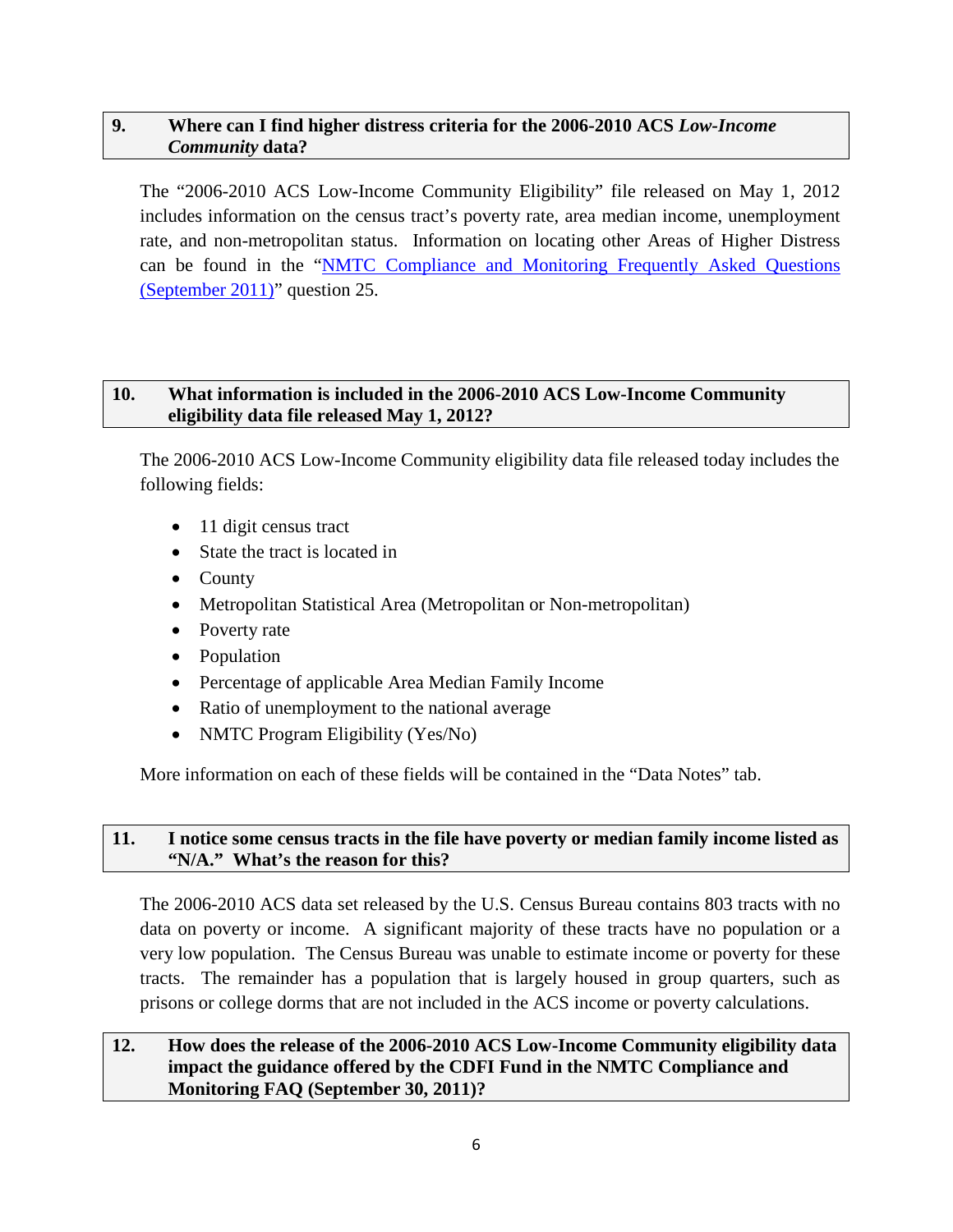The guidance provided in "NMTC Compliance and Monitoring Frequently Asked Questions (September 30, 2011)" remains the same for transactions closed using 2000 census data to qualify potential NMTC investments.

However, the CDFI Fund offers the following guidance to supplement the information provided in Questions 19, 25, 28, and 48-52 of the September 30, 201l FAQ.

## **Question 19: Follow-on Investments**

Please note that the guidance in Question 19 applies to investments made using 2000 census tract eligibility data, as long as the investment is closed (meaning an investment for which the CDE has distributed cash proceeds from a Qualified Equity Investment (QEI) to a Qualified Active Low Income Community Business (QALICB)) by June 30, 2013. The CDFI Fund would consider such an investment to be made within a qualifying census tract as long as the census tract qualified under the 2000 census data at the time of the initial QLICI disbursement related to the real estate project. However, any CDE awarded allocation authority in CY 2012 round must use the 2006-2010 ACS data applied to the 2010 census tracts to identify qualified projects and for any follow-on investments.

# **Question 26: Source for Unemployment Rate**

Unemployment data for the 2006-2010 ACS data can be found in the data file "2006-2010 ACS Low-Income Community Eligibility" on the CDFI Fund's website. Using the 2006- 2010 ACS data, the national unemployment rate is 7.9 percent.

# **Question 28: Areas of Higher Distress**

CDEs that are using 2006-2010 ACS eligibility data to qualify an investment must use 2006- 2010 ACS data on poverty rate, area median income, unemployment, and non-metropolitan status to determine if the census tract qualifies as an area of higher distress. Applicants using 2000 census data to qualify an investment must use 2000 census data to determine if a census tract qualifies as an Area of Higher Distress. For Areas of Higher Distress provided by governmental sources outside the CDFI Fund (e.g. brownfields), CDEs should rely on currently available governmental data on that higher distress indicator. Allocatees are advised to retain all relevant information in support of its decision to invest in such areas.

# **Question 48 – 51: Geo-coding**

The guidance provided by these questions still applies to investments that are qualified using 2000 census data. If a CDE would like to use 2006-2010 ACS to qualify an NMTC investment, they should follow the geo-coding guidance provided in Question #7 of this document.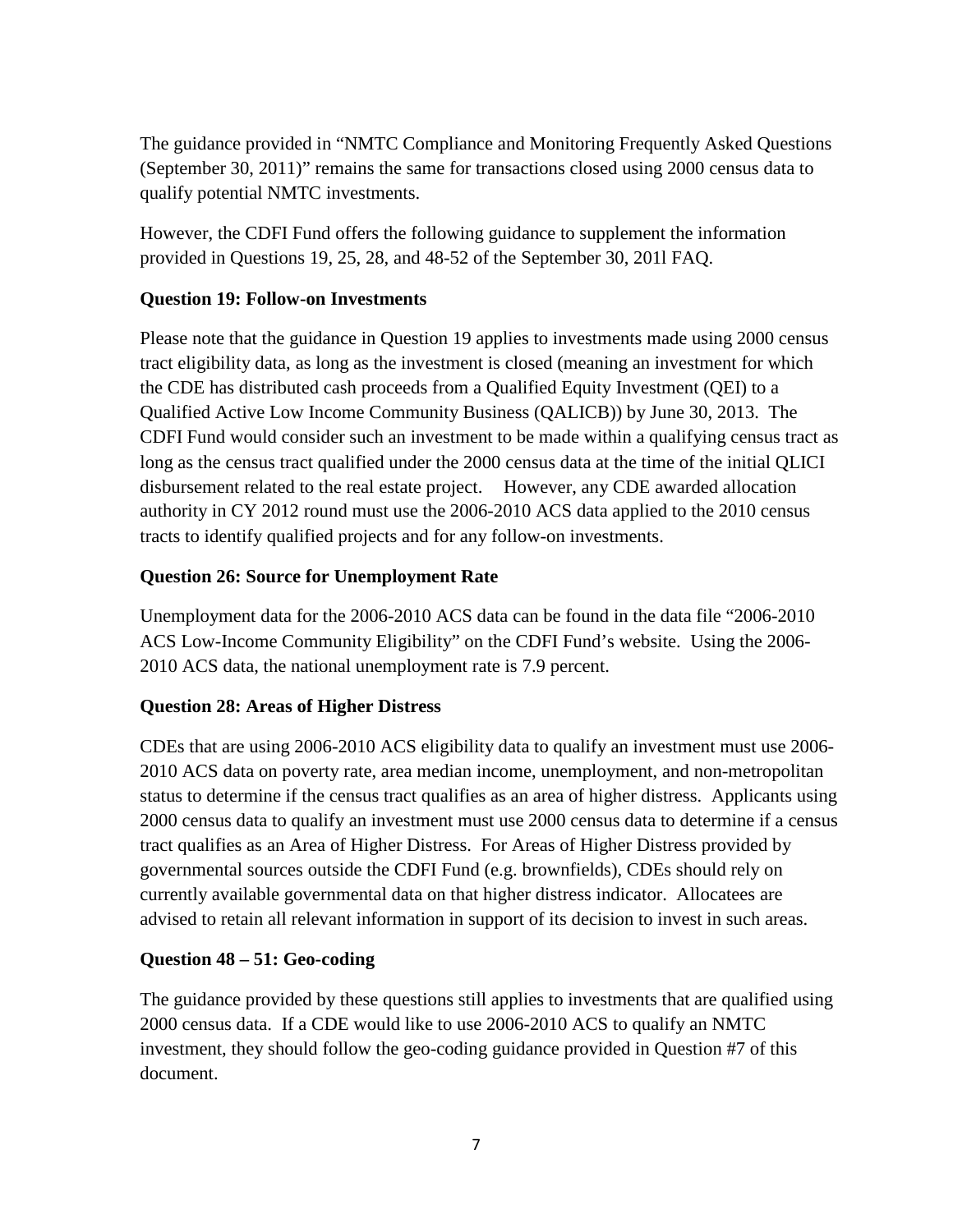## **Question 52: Can 2010 census data be used to determine qualifying census tracts?**

Please see Question #2 in this document for guidance on how to use the 2006-2010 ACS data applied to the 2010 census tracts to qualify potential investments.

## <span id="page-7-0"></span>**13. How will availability of the new 2006-2010 ACS eligibility data impact organizations applying for CDE certification?**

Beginning May 1, 2012, organizations applying for CDE certification **must** use 2006-2010 ACS eligibility data to identify eligible Low Income Communities (LICs) and LIC Representatives.

Exception for certification of subsidiaries: CDE's applying for certification of a subsidiary of a CDE that has been awarded NMTC allocation authority in the 2011 round (announced in February 2012) or earlier can use the following timelines for guidance on the data to use to identify eligible LICs and LIC Representatives:

Certification applications for subsidiaries submitted **before May 1, 2012** must use 2000 Census data to identify eligible LICs and LIC Representatives.

Certification applications for subsidiaries submitted **between May 1, 2012 and June 30, 2013** may use either 2000 Census data or 2006-2010 ACS data applied to the 2010 census tracts data to identify eligible LICs and LIC Representatives.

Certification applications for subsidiaries submitted **on or after July 1, 2013** must use 2006-2010 ACS data applied to the 2010 census tracts to identify eligible LICs and LIC Representatives.

To geo-code an address based on the 2000 census LIC data, an organization should use the CDFI Fund's Community Impact Mapping System (CIMS). To geo-code an address based on the 2006-2010 ACS LIC data, an organization should follow the guidance in Question #7 of this document. Please note, if you are using 2000 census LIC data to demonstrate accountability to LICs, you must use that data consistently throughout your subsidiary CDE application. Similarly, if you are using 2006-2010 ACS LIC data to demonstrate accountability, you must use only 2006-2010 ACS LIC data in your CDE certification application.

# <span id="page-7-1"></span>**14. Will there be any changes in the CDFI Fund's Community Investment Impact System (CIIS) reporting for projects that use the 2006-2010 ACS data to qualify?**

The CDFI Fund will make updates to CIIS 10.0 to allow users to report eligibility and distress information based on the 2006-2010 ACS data. Specific guidance on the changes in certain fields will be released with CIIS 10.0.